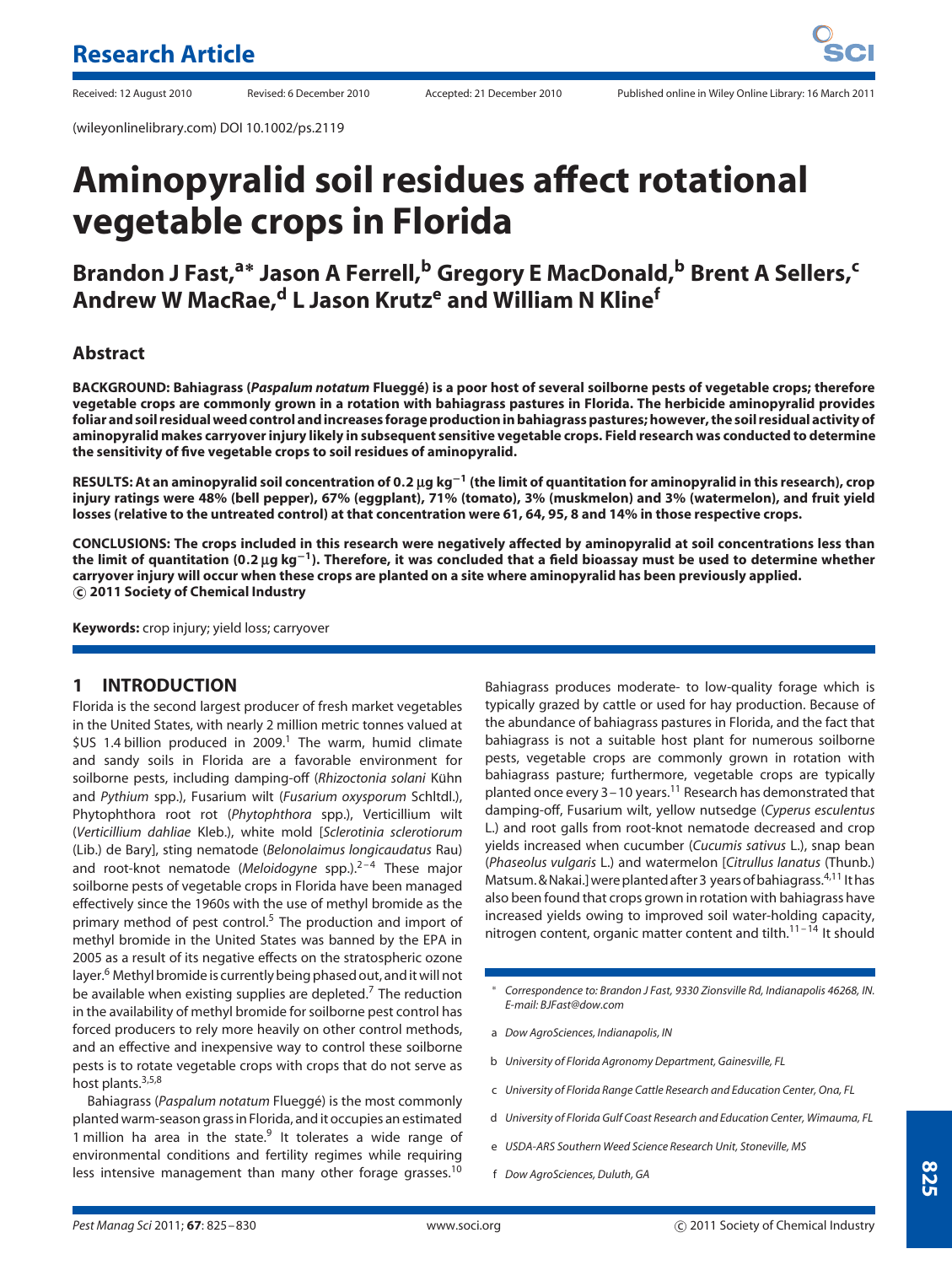| $\blacksquare$ . Regression parameters (standard error) and it values for gruphs in Figs. Fund 2. The hyperbone regression model $\ell = m / (D + m)$ was used,<br>where Y is a dependent variable, X is an independent variable, A is the vertical asymptote of the dependent variable and B is the equation constant |                        |                 |               |       |  |  |
|------------------------------------------------------------------------------------------------------------------------------------------------------------------------------------------------------------------------------------------------------------------------------------------------------------------------|------------------------|-----------------|---------------|-------|--|--|
| Crop                                                                                                                                                                                                                                                                                                                   | Dependent variable     | A               | B             | $R^2$ |  |  |
| Bell pepper                                                                                                                                                                                                                                                                                                            | Crop injury            | 91.108 (3.585)  | 0.178(0.038)  | 0.95  |  |  |
| Bell pepper                                                                                                                                                                                                                                                                                                            | Plant height reduction | 71.325 (4.211)  | 0.593(0.136)  | 0.94  |  |  |
| Bell pepper                                                                                                                                                                                                                                                                                                            | Bloom number reduction | 102.487 (2.053) | 0.073(0.010)  | 0.98  |  |  |
| Bell pepper                                                                                                                                                                                                                                                                                                            | Fruit yield loss       | 103.011 (2.962) | 0.136(0.023)  | 0.97  |  |  |
| Eggplant                                                                                                                                                                                                                                                                                                               | Crop injury            | 89.913 (4.323)  | 0.069(0.024)  | 0.90  |  |  |
| Eggplant                                                                                                                                                                                                                                                                                                               | Plant height reduction | 62.796 (12.212) | 0.343(0.302)  | 0.57  |  |  |
| Eggplant                                                                                                                                                                                                                                                                                                               | Bloom number reduction | 91.919 (4.734)  | 0.082(0.029)  | 0.90  |  |  |
| Eggplant                                                                                                                                                                                                                                                                                                               | Fruit yield loss       | 94.476 (3.102)  | 0.095(0.021)  | 0.96  |  |  |
| Tomato                                                                                                                                                                                                                                                                                                                 | Crop injury            | 89.163 (3.630)  | 0.052(0.017)  | 0.92  |  |  |
| Tomato                                                                                                                                                                                                                                                                                                                 | Plant height reduction | 54.498 (5.727)  | 0.273(0.138)  | 0.78  |  |  |
| Tomato                                                                                                                                                                                                                                                                                                                 | Bloom number reduction | 99.585 (4.539)  | 0.076(0.024)  | 0.91  |  |  |
| Tomato                                                                                                                                                                                                                                                                                                                 | Fruit yield loss       | 98.878 (2.566)  | 0.008(0.005)  | 0.96  |  |  |
| Muskmelon                                                                                                                                                                                                                                                                                                              | Crop injury            | 63.436 (27.991) | 3.608 (3.537) | 0.58  |  |  |
| Muskmelon                                                                                                                                                                                                                                                                                                              | Plant height reduction | 56.568 (12.441) | 2.262 (1.429) | 0.77  |  |  |
| Muskmelon                                                                                                                                                                                                                                                                                                              | Bloom number reduction | 41.509 (7.676)  | 0.124(0.141)  | 0.44  |  |  |
| Muskmelon                                                                                                                                                                                                                                                                                                              | Fruit yield loss       | 75.679 (15.306) | 1.764 (0.995) | 0.73  |  |  |
| Watermelon                                                                                                                                                                                                                                                                                                             | Crop injury            | 52.742 (17.174) | 3.467 (2.538) | 0.70  |  |  |
| Watermelon                                                                                                                                                                                                                                                                                                             | Plant height reduction | 30.654 (6.841)  | 1.464 (0.974) | 0.55  |  |  |
| Watermelon                                                                                                                                                                                                                                                                                                             | Bloom number reduction | 92.089 (27.188) | 3.875 (2.501) | 0.66  |  |  |
| Watermelon                                                                                                                                                                                                                                                                                                             | Fruit yield loss       | 70.791 (8.100)  | 0.781(0.320)  | 0.85  |  |  |

**Table 1.** Regression parameters (standard error) and  $R^2$  values for graphs in Figs 1 and 2. The hyperbolic regression model  $Y = AX/(B+X)$  was used,

be noted that some weed species that grow in rotational crops can serve as alternative hosts for soilborne pests.<sup>15</sup> Tropical soda apple (*Solanum viarum* Dunal), for example, is a common and troublesome weed of pastures in Florida, and it can serve as a host plant for root-knot nematode.16,17 Therefore, weed control is imperative in bahiagrass pastures that are employed in a vegetable crop rotation.

Aminopyralid, a synthetic auxin herbicide registered in 2005, is labeled for annual and perennial broadleaf weed control in rangeland, permanent grass pastures and non-cropland areas at rates of 0.05-0.12 kg ae ha<sup>-1</sup>.<sup>18,19</sup> Because it is relatively persistent in the soil (average half-life  $=$  34.5 days), aminopyralid provides both foliar and soil residual weed control; moreover, it provides excellent control of tropical soda apple for up to 1 year after application.<sup>20,21</sup> Because of its high efficacy and residual activity on several common and troublesome pasture weed species, aminopyralid is used for weed control in pastures throughout Florida. However, an aminopyralid product label states that pastures treated with aminopyralid are not to be rotated to any crop within 1 year after treatment. Further label restrictions state that a broadleaf crop should not be planted in a treated area until an adequately sensitive field bioassay has revealed that the crop will not be adversely affected.<sup>18</sup> While the residual activity of aminopyralid is desirable from a pasture weed control standpoint, injury in subsequent broadleaf crops arising from aminopyralid carryover is a potential negative consequence. As a result of the use of aminopyralid for pasture weed control, and the fact that vegetable crops are commonly planted in rotation with bahiagrass pasture, there is a need for information on the soil concentration of aminopyralid that can cause injury in vegetable crops and the method of detection that is the most well suited to determining soil concentrations of aminopyralid. The objective of this research was to quantify the sensitivity of bell pepper (*Capsicum annuum* L.), eggplant (*Solanum melongena* L.), tomato (*Lycopersicon esculentum* Mill.), muskmelon (*Cucumis melo* L.) and watermelon to soil residues of aminopyralid.

## **2 MATERIALS AND METHODS**

Field experiments were conducted on a Lakeland fine sand (thermic, coated Typic Quartzipsamments) at the University of Florida North Florida Research and Education Center near Live Oak, Florida, and on an Arredondo fine sand (loamy, siliceous, semiactive, hyperthermic Groassarenic Paleudults) at the University of Florida Plant Science Research and Education Unit near Citra, Florida. Bell pepper, eggplant and tomato were seeded on 7 March 2008 in a greenhouse in Gainesville, Florida, and were transplanted in the field on 18 April 2008 (Live Oak) and 23 April 2008 (Citra). Muskmelon and watermelon were directly seeded in the field when the other species were transplanted. Plants were grown on polyethylene-mulched beds in plots that were five beds wide (one bed per crop species) by 4.6 m long. Eggplant, tomato, muskmelon and watermelon were planted in a single row in the center of the beds, while beds for bell pepper contained two rows of plants per bed.

Aminopyralid was applied to plots lengthwise 3 weeks before planting at rates of 1.4, 2.8, 5.6, 11.2, 22.4 and 44.8 g ae ha<sup>-1</sup>. These application rates (all of which are less than the lowest labeled application rate) were used to create soil concentrations of aminopyralid that would be representative of the concentrations present in field sites where aminopyralid had been applied in the past 2–7 months (based on aminopyralid's soil half-life of 34.5 days). $20$  The herbicide was broadcast over bare soil in the plots in a water carrier volume of 187 L ha<sup>-1</sup> with an ATV-mounted sprayer equipped with XR11002 nozzles. The soil was tilled with a disk, beds were formed using a PTO-driven power bedder, methyl bromide was applied and polyethylene mulch was set in place the day following aminopyralid application.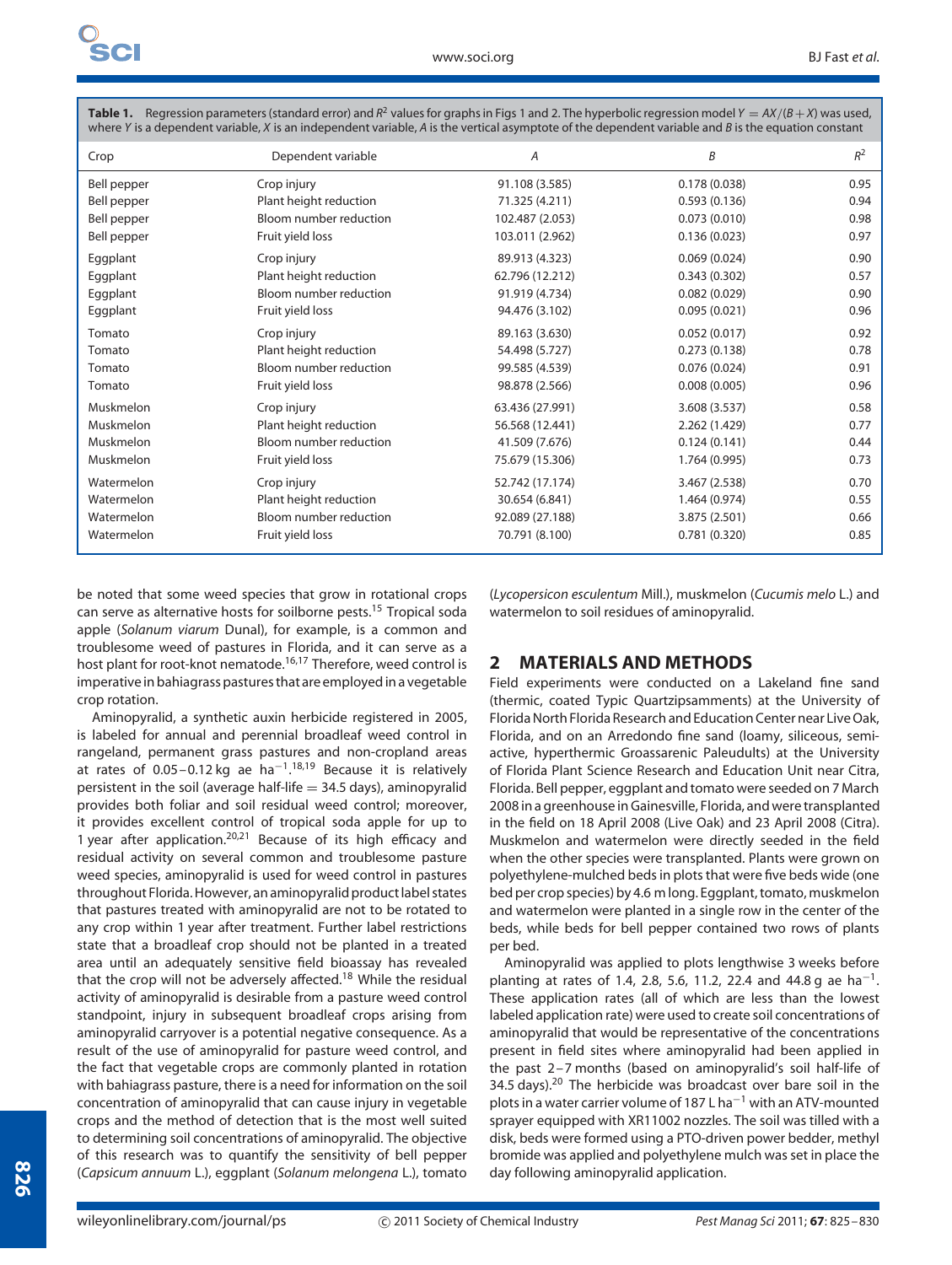

**Figure 1.** Crop injury, plant height reduction, bloom number reduction and fruit yield loss (%) of bell pepper (*Capsicum annuum*), eggplant (*Solanum melongena*) and tomato (*Lycopersicon esculentum*) as a function of aminopyralid soil concentration (µg kg−1). Crop injury, plant height reduction and bloom number reduction data were collected 6 weeks after planting.

A soil sample was collected from the center of the beds in each plot (one sample per treatment) to a depth of 15 cm on the day the vegetables were transplanted. Samples were transported to the laboratory on ice and ultimately stored at −10 ◦ C. Aminopyralid was extracted from the soil samples by solid-phase extraction and quantified via high-performance liquid chromatography with tandem mass spectrometry (HPLC/MS/MS) at a commercial laboratory (Carbon Dynamics Institute, LLC, Springfield, IL). The limit of quantitation (LOQ) for the method of aminopyralid extraction was 0*.*2 µg kg−1. At 6 weeks after planting (WAP), crop injury was visually estimated on a scale of  $0-100$  (0 =

no injury,  $100 =$  plant death), plant height or vine length of three random plants within each plot was measured and open blooms were counted on those same plants. For simplicity, 'vine length' will be referred to as 'plant height' herein. Marketable fruit was harvested 4 times at both locations (19 June, 26 June, 3 July and 10 July 2008), with the culls being discarded.

The experimental design was a randomized complete block, and herbicide treatments were replicated 4 times. Plant height, bloom number and yield data were converted to percentage reduction relative to the untreated control. No location interactions were detected using analysis of variance (ANOVA); therefore, data were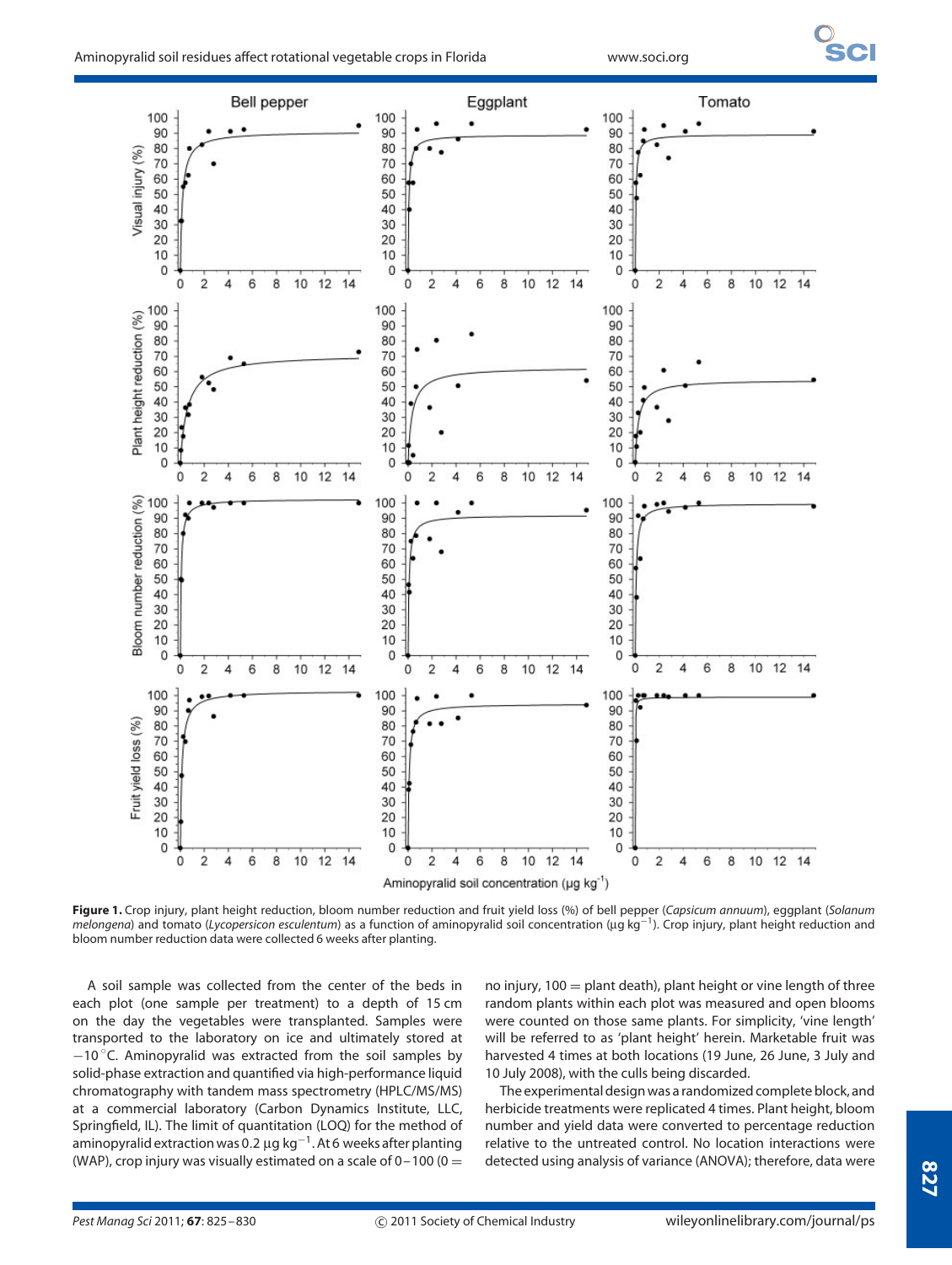pooled across experiment sites. Aminopyralid soil concentration was averaged across reps within each treatment, and crop injury, plant height reduction, bloom number reduction and crop yield loss were regressed as a function of mean aminopyralid soil concentration. The regression model, parameters, and *R*<sup>2</sup> values for the dependent variables of each crop are provided in Table 1. Pearson's correlation coefficients were also calculated to determine the correlation between crop yield loss and crop injury, plant height reduction and bloom number reduction (Table 3).

# **3 RESULTS AND DISCUSSION**

Soil residues of aminopyralid caused severe crop injury and plant height reduction in bell pepper, eggplant and tomato (Fig. 1). Plant height was reduced 30–40% as aminopyralid soil concentration increased from 0 to 1  $\mu$ g kg<sup>-1</sup>, with the crop injury level approximately twice that of plant height reduction. Conversely, little additional increase (*<*20%) in plant response was documented as aminopyralid concentration increased from 1 µg kg−<sup>1</sup> up to the maximum of 14*.*8 µg kg−1. Maximum values of crop injury were 90% (bell pepper), 90% (eggplant) and 89% (tomato), and maximum plant height reductions were 69, 61, and 54% respectively. These results were not surprising given that synthetic auxin herbicides such as picloram and clopyralid are highly efficacious on members of the Solanaceae family, which includes bell pepper, eggplant and tomato.22,23

In addition to affecting the vegetative growth of bell pepper, eggplant and tomato, aminopyralid also affected the reproductive capacity of these crops. Response curves of bloom number reduction and fruit yield loss for bell pepper, eggplant and tomato were similar to those of crop injury and plant height reduction. Interestingly, there was a dramatic initial reduction between 0 and 1  $\mu$ g kg<sup>-1</sup> aminopyralid, with very little further reduction ( $≤10%$ ) at concentrations above 1 µg kg<sup>-1</sup>. At the maximum concentration recorded (14 µg kg−1), aminopyralid caused bloom number reductions of 100, 92 and 100% and yield losses of 100, 95 and 100% in bell pepper, eggplant and tomato respectively.

The effects of aminopyralid on muskmelon and watermelon were less severe than those observed on bell pepper, eggplant and tomato. As aminopyralid soil concentration increased, muskmelon and watermelon crop injury, reductions in plant height and bloom number and fruit yield loss increased in a curvilinear manner (Fig. 2). This contrasts with the more drastic biphasic increase that occurred in bell pepper, eggplant and tomato. Maximum crop injury, plant height reduction, bloom number reduction and fruit yield loss were respectively 51, 49, 41 and 68% in muskmelon and 42, 28, 73 and 67% in watermelon at an aminopyralid soil concentration of 14  $\mu$ g kg<sup>-1</sup>.

The LOQ for aminopyralid in soil was 0*.*2 µg kg−<sup>1</sup> for the extraction method that was used in this research, which indicates that aminopyralid soil concentrations below that level cannot be reliably detected. The values of crop injury, plant height reduction, bloom number reduction and fruit yield loss that were predicted to occur in those crops evaluated at this concentration are provided in Table 2. Crop injury values for bell pepper, eggplant, tomato, muskmelon and watermelon were 48, 67, 71, 3 and 3% respectively, and yield losses for these respective crops were 61, 64, 95, 8 and 14% at 0*.*2 µg kg−<sup>1</sup> aminopyralid. This demonstrates that aminopyralid can cause substantial injury and yield loss in bell pepper, eggplant and tomato at soil concentrations below the LOQ.



**Figure 2.** Crop injury, plant height reduction, bloom number reduction and fruit yield loss (%) of muskmelon (*Cucumis melo*) and watermelon (*Citrullus lanatus*) as a function of aminopyralid soil concentration (µg kg−1). Crop injury, plant height reduction and bloom number reduction data were collected 6 weeks after planting.

The fact that aminopyralid can injure vegetable crops at soil concentrations that cannot be reliably detected suggests that an alternative method of detection (e.g. a field bioassay as indicated on aminopyralid product specimen labels) must be used to determine whether the aminopyralid soil concentration is sufficient to cause unacceptable crop injury and yield loss. Pearson's correlation coefficients were calculated to determine the strength of the correlation between fruit yield loss and crop injury, plant height reduction and bloom number reduction (Table 3). With the exception of muskmelon, correlation coefficients for crop injury were ≥0*.*91 and *P*-values were *<*0*.*0001 for all crops. The correlation coefficients for plant height reduction and bloom number reduction were ≥0*.*80 and *P*-values were ≤0*.*0006 in all crops except watermelon and tomato. The correlation between fruit yield loss and crop injury, plant height reduction and bloom number reduction suggests that aminopyralid soil concentration and the resulting fruit yield loss can be reliably predicted using a field bioassay; moreover, the stronger correlation in bell pepper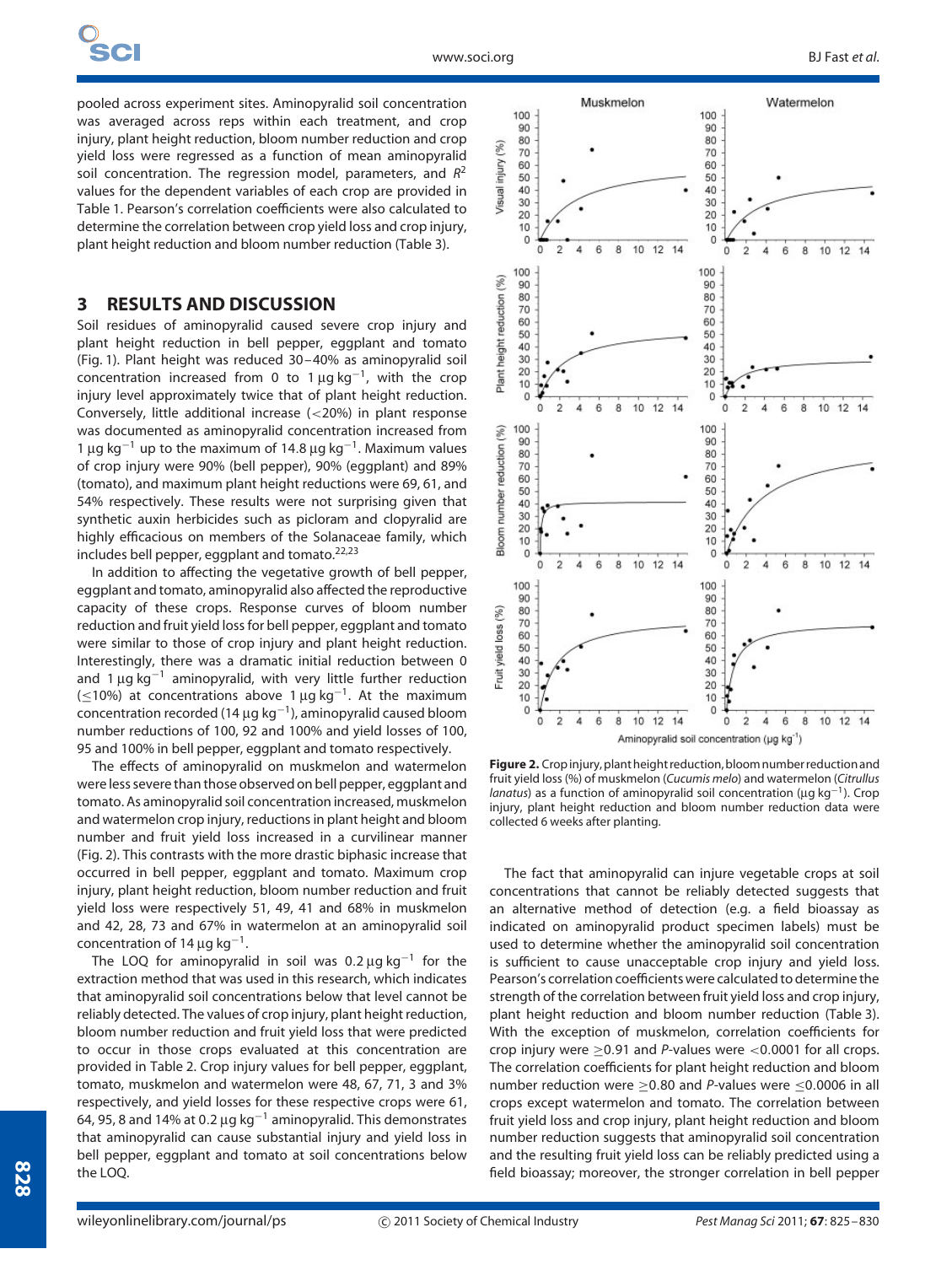**Table 2.** Values of crop injury, plant height reduction, bloom number reduction and fruit yield loss that are predicted to occur at an aminopyralid soil concentration of 0.2 µg kg<sup>-1</sup> using the regression model and parameters from Table 1

| Crop        | Crop injury<br>(9/0) | Plant height<br>reduction<br>(%) | Bloom number<br>reduction<br>(%) | Fruit yield<br>loss (%) |
|-------------|----------------------|----------------------------------|----------------------------------|-------------------------|
| Bell pepper | 48                   | 18                               | 75                               | 61                      |
| Eggplant    | 67                   | 23                               | 65                               | 64                      |
| Tomato      | 71                   | 23                               | 72                               | 95                      |
| Muskmelon   | 3                    | 5                                | 26                               | 8                       |
| Watermelon  | ς                    | 4                                | 5                                | 14                      |

**Table 3.** Pearson's correlation coefficients for the correlation between fruit yield loss and crop injury, plant height reduction and bloom number reduction

| Crop        | Dependent<br>variable  | Pearson's<br>correlation<br>coefficient | P        |
|-------------|------------------------|-----------------------------------------|----------|
| Bell pepper | Crop injury            | 0.97                                    | < 0.0001 |
| Bell pepper | Plant height reduction | 0.89                                    | < 0.0001 |
| Bell pepper | Bloom number reduction | 0.96                                    | < 0.0001 |
| Eggplant    | Crop injury            | 0.97                                    | < 0.0001 |
| Eggplant    | Plant height reduction | 0.81                                    | 0.0005   |
| Eggplant    | Bloom number reduction | 0.98                                    | < 0.0001 |
| Tomato      | Crop injury            | 0.94                                    | < 0.0001 |
| Tomato      | Plant height reduction | 0.74                                    | 0.0025   |
| Tomato      | Bloom number reduction | 0.93                                    | < 0.0001 |
| Muskmelon   | Crop injury            | 0.83                                    | 0.0002   |
| Muskmelon   | Plant height reduction | 0.92                                    | < 0.0001 |
| Muskmelon   | Bloom number reduction | 0.80                                    | 0.0006   |
| Watermelon  | Crop injury            | 0.91                                    | < 0.0001 |
| Watermelon  | Plant height reduction | 0.71                                    | 0.0048   |
| Watermelon  | Bloom number reduction | 0.83                                    | 0.0002   |
|             |                        |                                         |          |

and tomato suggests that these two crops are the best indicators of aminopyralid soil concentration. Although the aminopyralid soil concentration can be predicted using a field bioassay, it should be noted that these parameters were collected 6 WAP; therefore, a substantial amount of time is required to use this method. Symptoms of synthetic auxin herbicide injury were observed as early as 1 WAP (data not shown); therefore, it is likely that the field bioassay could be used to predict aminopyralid soil concentration earlier than 6 WAP.

The amount of time required for the aminopyralid soil concentration to reach a level that will not affect subsequent crops is dependent on the rate of herbicide dissipation in the soil. Therefore, the rate of aminopyralid dissipation in the soil will be influenced by management practices and environmental conditions that affect crop residue decomposition and release of the herbicide back into the soil.<sup>24</sup> When clopyralid is applied in grass crops, the herbicide can be sequestered in the crop residue and then be re-released into the soil in a biologically active form as the crop residue decomposes.<sup>25,26</sup> Based on aminopyralid label statements regarding plant residues that contain aminopyralid, it appears that aminopyralid behaves in a similar manner to clopyralid and picloram.<sup>18</sup> This introduces an additional factor that influences the rate of aminopyralid

dissipation because environmental conditions and management practices affect the rate and timing at which the crop residue decomposes and aminopyralid is re-released into the soil. Owing to the extreme sensitivity of the crops included in this research to low aminopyralid soil concentrations (less than 1  $\mu$ g kg<sup>-1</sup>) and the unpredictability of the rate of aminopyralid dissipation in the soil, it is imperative that a field bioassay be conducted before planting a broadleaf crop on a site where aminopyralid has been applied.

### **REFERENCES**

- 1 Vegetables 2009 summary, *US Department of Agriculture–National Agricultural Statistics Service (USDA-NASS)*, US Department of Agriculture, Washington, DC, p. 9 (2010).
- 2 Koike ST, Subbaro KV, Davis RM and Turini TA, Vegetable diseases caused by soilborne pathogens. University of California Publication 8099, Davis, CA, p. 1 (2003).
- 3 Noling JW, Nematodes and their management, in*VegetableProduction Handbook for Florida 2007–2008*, ed. by Olson SM and Simmone E. University of Florida, Gainesville, FL, pp. 73–82 (2007).
- 4 Sumner DR, Minton NA, Brenneman TB, Burton GW and Johnson AW, Root diseases and nematodes in bahiagrass–vegetable rotations. *Plant Disease* **83**:55–59 (1999).
- 5 Chellemi DO, Nonchemical management of soilborne pests in fresh market vegetable production systems. *Phytopathology* **92**:1367–1372 (2002).
- 6 *Reregistration eligibility decision (RED) for methyl bromide*, US Environmental Protection Agency (USEPA), Washington, DC, p. 12 (2008).
- 7 Montreal protocol on substances that deplete the ozone layer. Report of the Technology and Economic Assessment Panel: Evaluations of 2009 critical use nominations for methyl bromide and related matters. United Nations Environment Programme (UNEP), 111 pp. (2009).
- 8 Momol TJ, Marois J, Pernezy K and Olson S, Integrated disease management for vegetable crops in Florida, in *Vegetable Production Handbook for Florida 2007–2008*, ed. by Olson SM and Simmone E. University of Florida, Gainesville, FL, pp. 89–93 (2007).
- 9 Chambliss CG, Florida forage handbook. University of Florida Publication No. SP 253, Gainesville, FL, pp. 17–23 (1999).
- 10 Ball DM, Hoveland CS and Lacefield GD, *Southern Forages*, 3rd edition. Potash and Phosphate Institute, Norcross, GA, p. 26 (2002).
- 11 Hopkins DL and Elmstrom GW, Effect of nonhost crop plants on watermelon Fusarium wilt. *Plant Disease* **68**:239–241 (1984).
- 12 Beaty ER and Tan KH, Organic matter, N, and base accumulation under Pensacola bahiagrass. *J. Range Manag* **25**:38–40 (1972).
- 13 Brenneman TB, Summer DR, Baird RE, Burton GW and Minton NA, Suppression of foliar and soilborne peanut diseases in bahiagrass rotations. *Phytopathology* **85**:948–952 (1995).
- 14 Burton GW, DeVane EH and Carter RL, Root penetration, distribution and activity in southern grasses measured by yields, drought symptoms, and P<sup>32</sup> uptake. *Agron J* **46**:229–233 (1954).
- 15 Rich JR, Brito JA, Kaur R and Ferrell JA, Weed species as hosts of *Meloidogyne*: a review. *Nematopica* **39**:157–185 (2009).
- 16 Mullahey JJ and Cornell J, Biology of tropical soda apple (*Solanum viarum*), an introduced weed in Florida. *Weed Technol* **8**:465–469 (1994).
- 17 Church GT and Rosskopf EN, First report of the root-knot nematode *Meloidogyne arenaria* on tropical soda apple (*Solanum viarum*) in Florida. *Plant Disease* **89**:527 (2005).
- 18 Milestone herbicide product label. Dow AgroSciences Publication No. D02-879-002, Indianapolis, IN, 9 pp. (2008).
- 19 *Aminopyralid Pesticide Fact Sheet.* [Online]. United States Office of Prevention, Pesticides, Environmental Protection, and Toxic Substances (USOPPEPTS) (2005). Available: http://www.epa.gov/ opprd001/factsheets/aminopyralid.pdf [8 May 2010].
- 20 Senseman SA (ed.), *Herbicide Handbook*, 9th edition. Weed Science Society of America, Champaign, IL, pp. 331–332 (2007).
- 21 Ferrell JA, Mullahey JJ, Langeland KA and Kline WN, Control of tropical soda apple (*Solanum viarum*) with aminopyralid. *Weed Technol* **20**:453–457 (2006).
- 22 O'Sullivan J, Thomas RJ and Bouw WJ, Effect of flumetsulam plus clopyralid soil residues on several vegetable crops and on